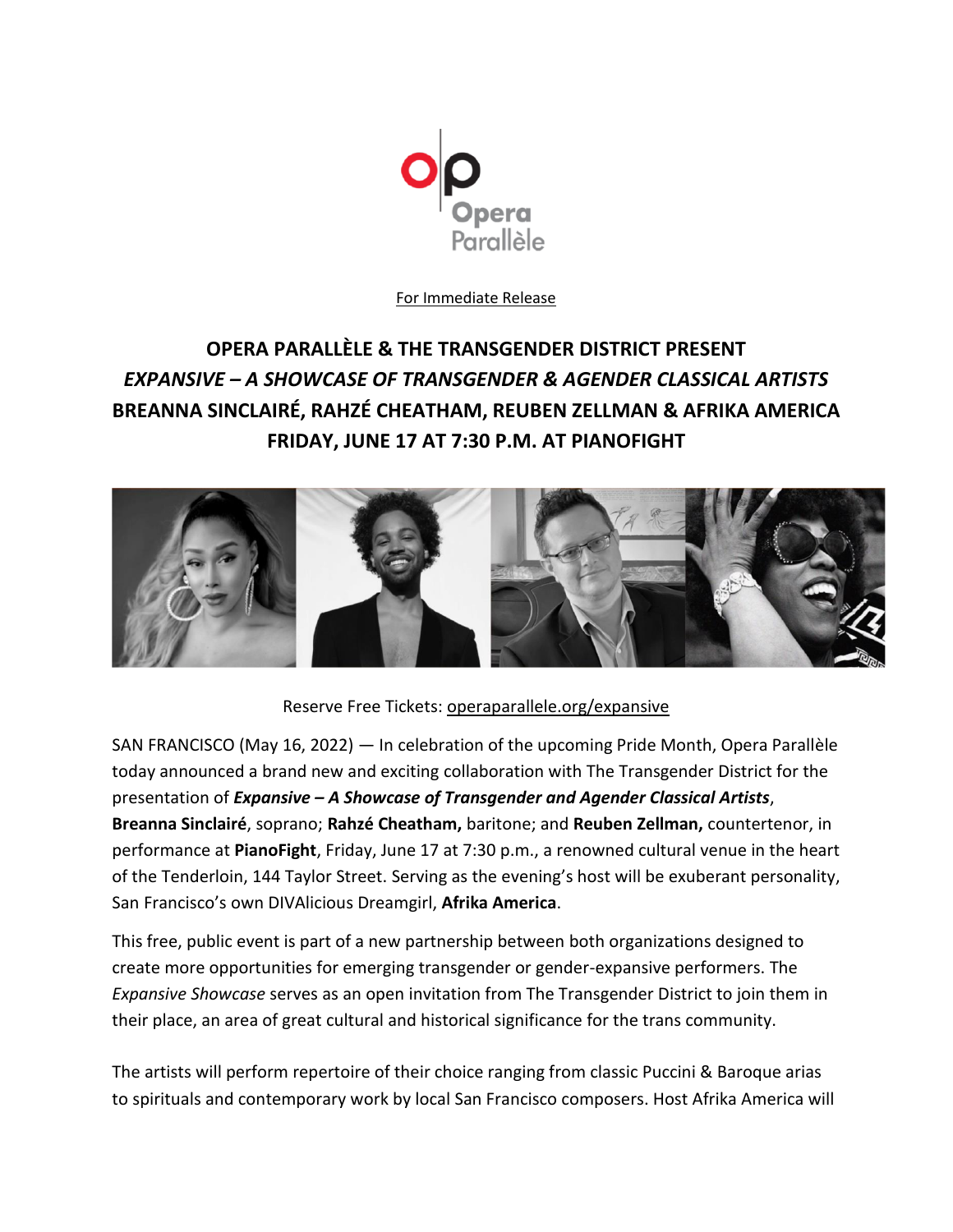also join the artists in conversation to share insights and stories about their lives; musical accompaniment will be provided by Opera Parallèle. The three singers will also join together for a musical finale.

PianoFight is limited in its venue capacity and invites the public to reserve free tickets by visiting [operaparallele.org/expansive.](http://operaparallele.org/expansive) The performance showcase will be recorded on video and shown online the week of June 27 via [operaparallele.org.](http://www.operaparallele.org/)

## **ABOUT THE ARTISTS**

**Soprano Breanna Sinclairé** is a graduate from CalArts and San Francisco Conservatory of Music as the first trans person in the opera program. On the stage, she has performed in many operatic works: *Carmen, Samson and Delilah*, and Durufle's Requiem to name a few. She has sung with the San Francisco, Washington, D.C. and Los Angeles Gay Men's Choruses and recently performed for the Americans for the Arts Annual Convention (alongside Speaker Nancy Pelosi). She sang the national anthem for the SF Giants and the Oakland A's as the first trans singer to perform at a national sporting event. Breanna was named *OUT* magazine's "LGBT Hero of the Year 2015." Sinclairé has traveled across the United States and Canada. Her debut at the Walt Disney Concert Hall on July 2017 was a huge milestone in her operatic career. She performed at the Lincoln Theater, Nourse Theater and many celebrated halls. She made her debut with the San Francisco Symphony in 2018 as the first trans singer to perform with the orchestra.

Breanna Sinclairé sang a rendition of "The Star-Spangled Banner" in an episode for the Emmy Award-winning television show *United Shades Of America with Kamau Bell* on the 2021 Memorial Day Special. Recently she made her Canadian Opera debut in the role of Kelly Davidson in the new opera film, *Bound* with Against the Grain Theater Toronto. In August 2022, Sinclairé will perform the role of Gertrude in Humperdinck's *Hansel und Gretel* at the Berlin Opera Academy.

**Baritone Rahzé Cheatham (they/them)** is praised as a "wonderfully sensitive" performer with "crystalline diction" and a strong foundation in music, theatre art, and dance applications. An emerging new music artist in both concert and operatic repertoire, notable roles include Hannah before (*As One*), Brennan (*Mallory*) Blues Soloist/Street Singer (MASS), Betto di Signa (*Gianni Schicchi*), L'Aubergiste (*Chérubin*), Bob (*Old Maid and the Thief*), and Bernardo (*West Side Story*). They have been featured in numerous projects, including opera scenes, performing as: Sam, *Trouble in Tahiti*; Dr. Pangloss, *Candide*; and Figaro, *Le nozze di Figaro*. For five years, Cheatham served as a Section Leader and soloist for the Sanctuary Choir of First and Franklin Presbyterian Church.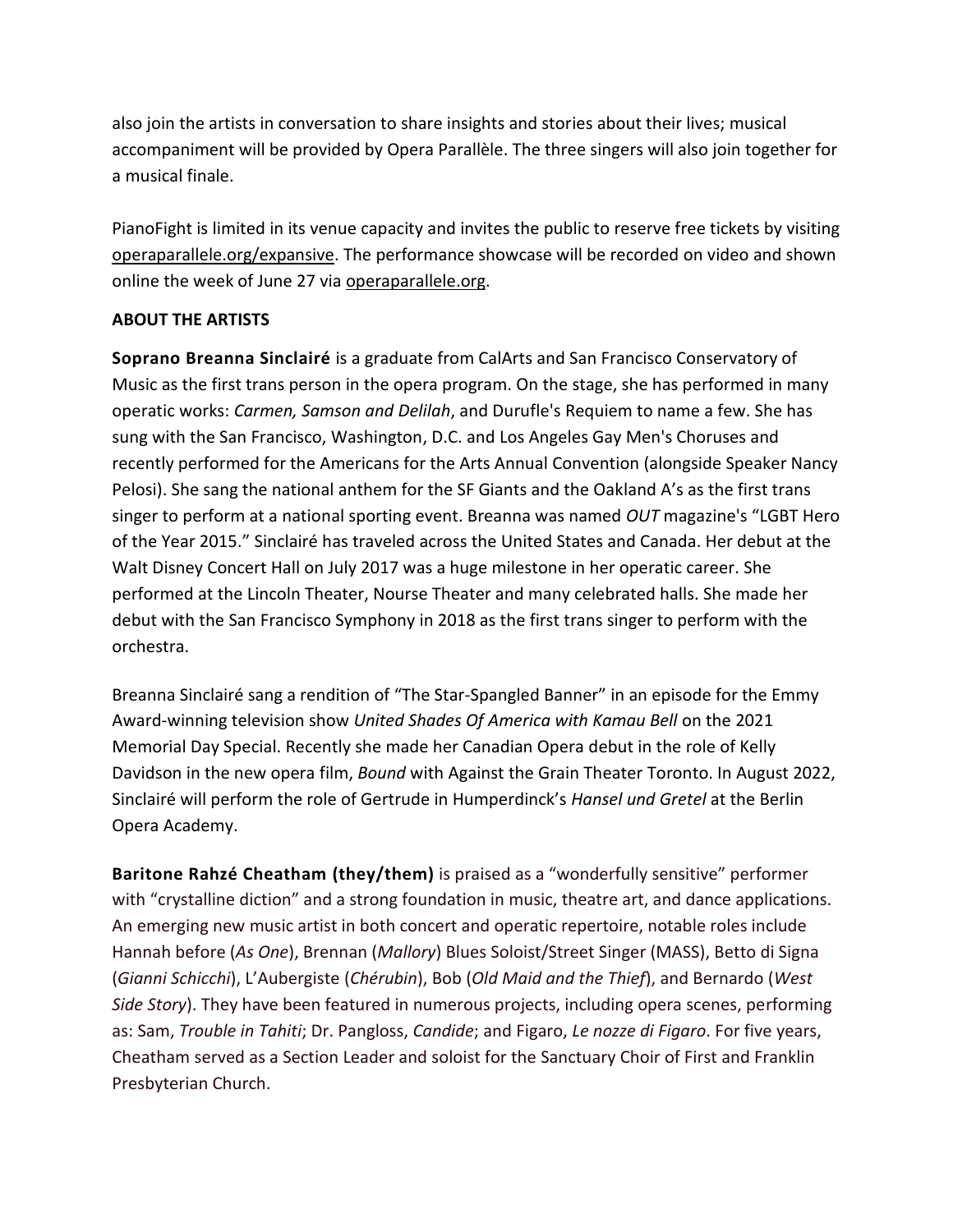Armed with the perspective of the intersection of mis- and underrepresented communities, Cheatham seeks to break through an otherwise homogenous music scene. In addition to performing original works, Cheatham enjoys learning and performing works from 1900 forward, by little-known and unknown composers and poets, especially artists of color and LBGTQ-identified artists. While hosting a private voice studio of beginner, intermediate, and advanced students across multiple genres, they currently maintain teaching positions at the Baltimore School for the Arts and the Baltimore School of Music. Cheatham holds a Bachelor of Music in Vocal Performance and a Minor in Music Theory from the Peabody Institute of the Johns Hopkins University where they studied with American baritone William Sharp.

**Countertenor Reuben Zellman** (he/they) is a longtime Bay Area soloist and chorister, recently singing roles in Handel's *Tamerlano* and *Semele* with the Handel Opera Project, works of Bernstein with the UC Berkeley Chorus and Orchestra, and cantatas of Charpentier and Schütz with DeAnza College. He is a staff countertenor with the Grace Cathedral Choir of Men and Boys, and sings regularly with San Francisco Renaissance Voices. Zellman also teaches in the School of Music at San Francisco State University and serves as baal korei (Torah chanter) at Congregation Ner Tamid. He holds master's degrees in choral conducting and in Hebrew literature, and rabbinical ordination from Hebrew Union College, where he also trained in theory and performance practice of Jewish music. Zellman speaks and writes extensively on issues of gender identity and religion, as well as Jewish music of the Baroque and early Classical periods.

Zellman proudly serves as the founding director of New Voices Bay Area TIGQ Chorus, a 35 voice choral ensemble for singers identifying as transgender, intersex, or gender-queer. Based at San Francisco's Community Music Center, the chorus learns and performs great music of many styles and traditions, builds strong connections, and lifts up our community's strength and struggle through choral singing. Joyfully upending gendered conventions in choral music, NVBA debuted in 2018 at SF Trans Day of Remembrance, and has been featured at the Fresh Meat Festival, the National AIDS Memorial, Ashkenaz, Grace Cathedral, the 2021 Billboard Music Awards, and on NPR and in the SF Chronicle. The chorus continues to welcome new TIGQ singers, without audition.

**Host Afrika America** Social justice warrior, activist, producer and performer. These are just a few adjectives that characterize this phenomenal 'Drag Out the Vote Ambassador' and our host for Expansive! She produces multiple shows throughout the San Francisco Bay Area under her DIVALICIOUS brand such as BQM (Black Queer Magic), DRAGtastic and Let the Games Begin: Trivia, Bingo, DRAG, WERQ and ICON! Having performed all over the world from Singapore and Cologne to Sydney and on *America's Got Talent,* she toured the south in 2017 with SWAG,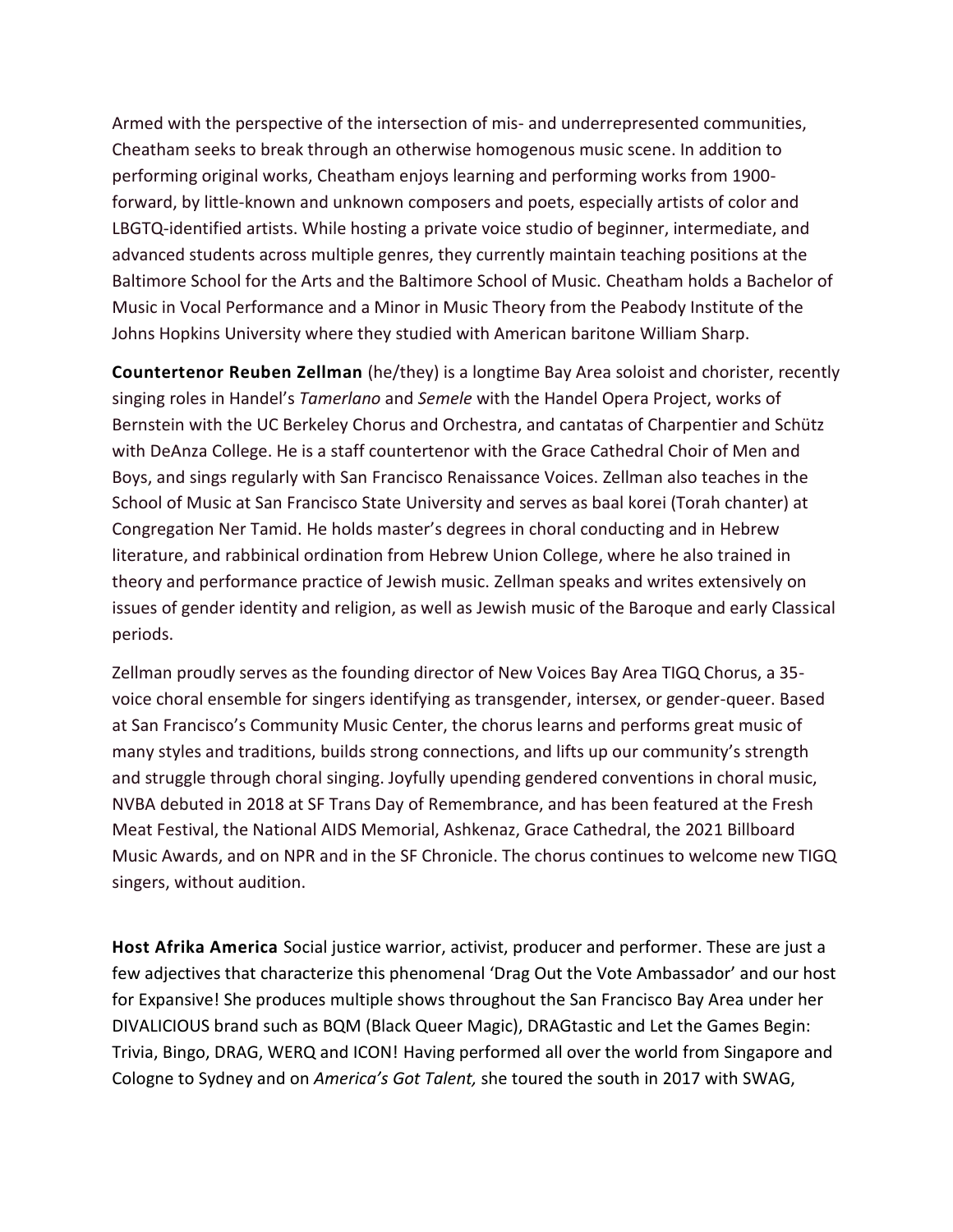(Singers with a Goal) and the San Francisco Gay Men's Chorus, and was a featured performer in the documentary, *Gay Chorus: Deep South*.

**ABOUT PIANOFIGHT:** We are a community-driven indy arts venue that takes pride in partnering with local artists to make great shows and offering delicious food and cocktails, all adding up to a uniquely San Francisco experience. PianoFight's two intimate theaters and cabaret stage host music, comedy, plays, dance, film screenings, drag, magic, variety shows and more, while the restaurant and bar serve up new American bites and classic cocktails. The venue provides space and infrastructure to hundreds of artists, who create and stage 1,500 performances for over 50,000 audience members each year. During the day, we are the home base for the offices and classrooms of community non-profits like Tenderloin Walking Tours and Code Tenderloin which runs a job-readiness program for TL residents.

**The Transgender District** was co-founded by three black trans women in 2017, originally as Compton's Transgender Cultural District, it is the first legally recognized transgender district in the world. The district encompasses six blocks in the southeastern Tenderloin crossing over Market St. and two blocks of 6th St. Our mission is to create and preserve an urban environment that fosters the rich history, culture, legacy, and empowerment of transgender people and its deep roots in the southeastern Tenderloin neighborhood. We aim to stabilize and economically empower the transgender community through ownership of homes, businesses, historic and cultural sites, and safe community spaces.

**Opera Parallèle**: Born in San Francisco, a city built on both old and new, between art and technology, Opera Parallèle merges tradition with innovation to reimagine the power of opera in the modern world. The company champions the work of living artists, as it presents cutting-edge productions by today's leading composers including Jake Heggie, Laura Kaminsky, Stewart Wallace and Philip Glass. Collaboration is at the heart of every OP production, with creative interdisciplinary partnerships and intentional community engagement designed to enrich our audience's experience. Opera Parallèle's contemporary operas highlight stories of social relevance that explore the depth of the human condition. We embrace rituals of old while bravely finding space for the new. This tension sparks creativity– colorful collisions that inspire new ways of experiencing opera.

**COVID Protocols:** Each audience member must show proof of vaccination to enter PianoFight, no exceptions. PianoFight will comply with all local, state, and federal requirements in effect at time of show. The venue reserves the right to add additional requirements they deem necessary to keep the staff, artists, and audiences safe.